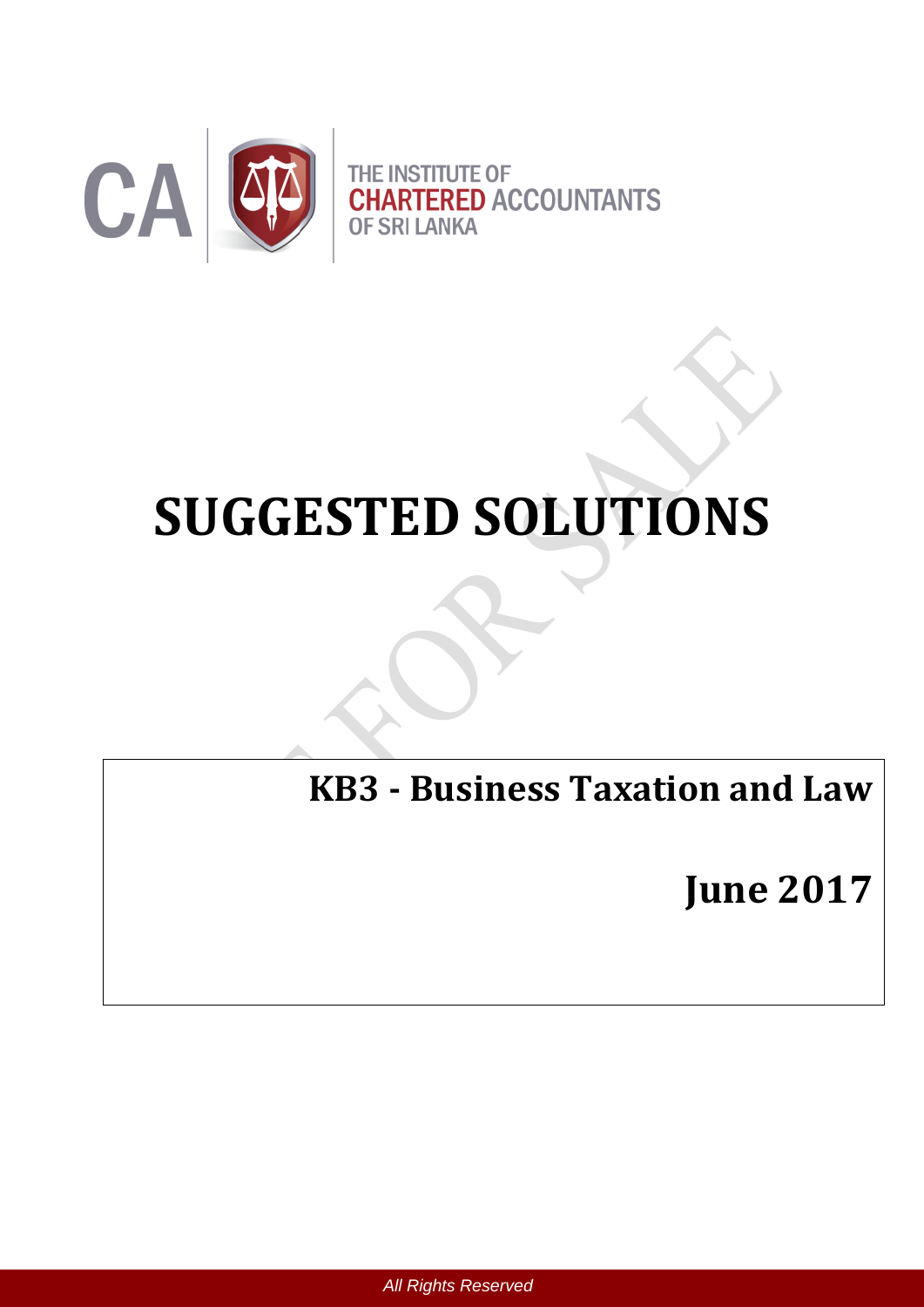# **SECTION 1**

# **BUSINESS LAW**

#### **Answer 01**

(a)

| <b>Relevant Learning Outcome/s:</b>                       |  |
|-----------------------------------------------------------|--|
| 1.1 Laws governing companies in Sri Lanka                 |  |
| 1.2 Definition of a company, characteristics of a company |  |
| Study text reference: Page 5                              |  |
|                                                           |  |

Section 4(2) of the Companies Act No. 07 of 2007 says that a company shall not have less than two shareholders, provided that a company may have a single shareholder where such single shareholder is the Secretary to the Treasury who is holding shares on behalf of the Government of Sri Lanka or is an individual or a body corporate.

Therefore, under the proviso to Section 4(2), the Secretary to the Treasury is permitted to be the sole shareholder of a company provided he is holding the shares on behalf of the Government.

Further, according to the proviso to Section 4(2) of the Act, a company can have a single shareholder who is an individual.

Therefore, Chathura Senarath, in his personal capacity and not as the Secretary to the Treasury, can be the sole shareholder of a company.

(b)

#### **Relevant Learning Outcome/s:**

4.2.2 Identify the process of appointment of Secretary and relevant qualifications Study text reference: Pages 78, 79

(i) After the judgement given in Panorama Developments Ltd v Fidelis Furnishing Fabrics Ltd., the company secretary's role changed from that of a mere clerk to an officer of the company with extensive duties and responsibilities.

As a result, the company secretary will be called regularly to make representations on behalf of the company and enter into contracts on its behalf that come within the day-to-day running of the company's business; as the secretary is regarded as having authority to do such things on behalf of the company.

Further, the secretary will be entitled to sign contracts connected with the administrative side of the company's affairs, such as employing staff, ordering cars, and so forth.

(ii) Unless the Articles of the company provide otherwise, the board of directors of the company shall have the power to remove the secretary of a company.

*[Section 221(4)]*

KB3 - Suggested Solutions June 2017 Page 2 of 14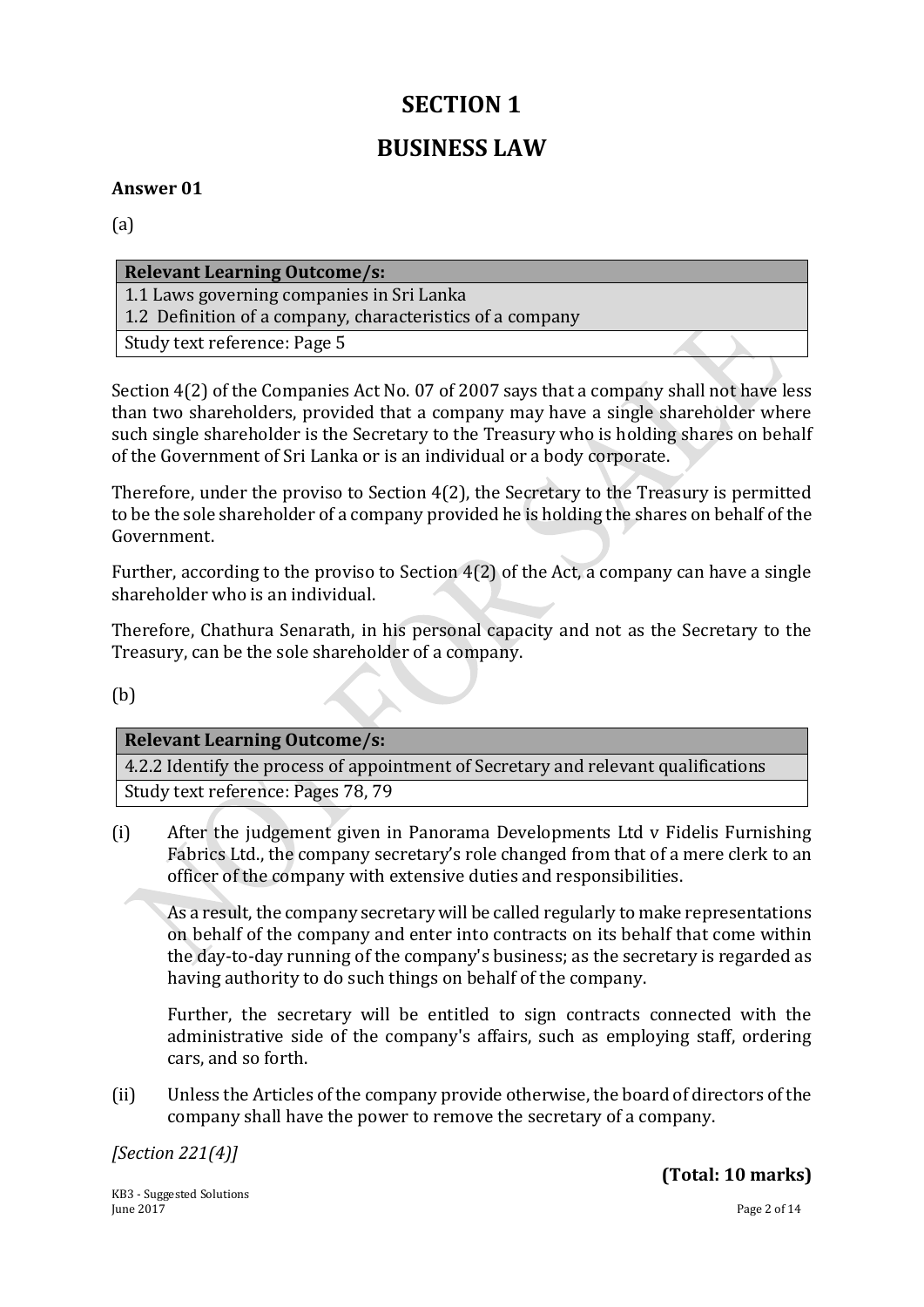#### **Relevant Learning Outcome/s:**

2.3.1 Analyse the rights and duties of promoters, including liability for pre-

- incorporation contracts, with relevant cases
- 2.3.2 Explain remedies of breach of duties
- 2.3.3 Discuss payments to promoters

Study text reference: Pages 30, 31, 35, 36

(a) The contract given in the scenario falls within the scope of a pre-incorporation contract under the Act (Section 23).

As the scenario does not say anything to the contrary, it seems that the promoters have given the warranties implied under Section 24 in relation to a preincorporation contract, to the supplier of the electric three-wheelers (i.e. the company will be incorporated, and once incorporated it will ratify the contract).

Therefore, in such a situation, the company, once it comes into existence, may ratify the pre-incorporation contract under Section 23 of the Act.

Once so ratified, this contract shall be valid and enforceable as if the company was a party to it at the time it was entered into (Section 23(3)).

#### (b) **Duties of the promoters in relation to incorporating the company**

- The promoters must not make any secret profit out of the promotion of the company.
- The promoters must make full disclosure to the company of all relevant facts, including any profit made by them in transactions with the company.

#### (c) **Methods used by the promoters to reimburse the costs incurred by them and for the services rendered by them.**

- i. By including a payments clause in the Articles of the company, permitting payments to the promoters for the costs and services rendered by them.
- ii. Giving the promoters the option to buy a specified number of shares from the company at the nominal value within an agreed period of time.
- iii. Allowing the promoters to make a profit by entering into transactions with the company and thereby cover the promotional cost incurred. But in such an event, a proper disclosure of the profits is an essential requirement.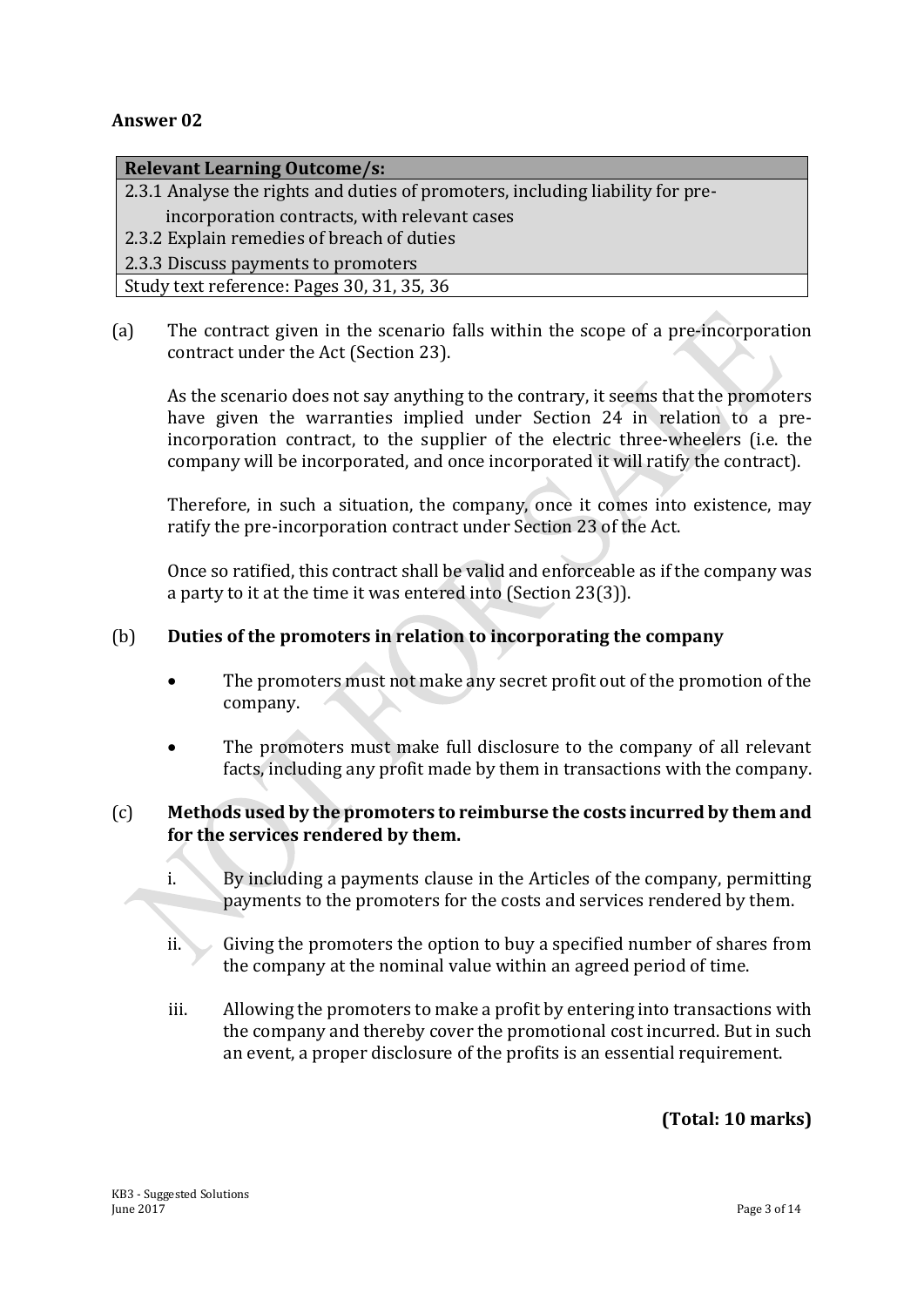(a)

| <b>Relevant Learning Outcome/s:</b>                |
|----------------------------------------------------|
| 3.1 Types of shares, allotment and issue of shares |
| Study text reference: Page 47                      |
|                                                    |

#### **Ordinary shares**

The basic form of shares is ordinary shares.

Ordinary shares vest the owner with the following:

- one vote per share
- entitlement to participate equally in dividends
- if the company is wound up, share in the proceeds of the company's assets after all the debts have been paid

Holders of ordinary shares have a right to unrestricted participation in the dividends of the company and to the distribution of its remaining property. But they will be entitled to dividends only if the company makes profits.

#### **Preference shares**

In terms of Section 49(3) (b) of the Companies Act, a company can issue shares having a ranking above ordinary shares in specified aspects.

Preference shareholders have a priority to a fixed dividend and to a return of capital in a winding up.

Preference shares usually confer rights to preferential dividends, which may be cumulative or non-cumulative.

The terms relating to preference shares have to be clearly stated at the time of their issue.

(b)

| <b>Relevant Learning Outcome/s:</b>                                                    |
|----------------------------------------------------------------------------------------|
| 3.3.1 Analyse the following principles in relation to capital maintenance in a company |
| (redemption, reduction of capital, financial assistance, share buy-back, minority      |
| buy-out)                                                                               |
| Study text reference: Page 54                                                          |

Section 66(c) of the Companies Act allows a company to redeem its shares if its Articles provide so, on a date specified in the Articles.

Section 66 also allows the Articles to specify the consideration, which shall be paid on such redemption.

The clause in the Articles of Sooriyakantha (Pvt) Ltd (SPL), as mentioned in the question, is in line with the Section 66 provisions mentioned above. Permission to redeem, the date of redemption and the consideration are all specified in the company's Articles.

Therefore the particular clause in SPL's Articles is legally valid and enforceable.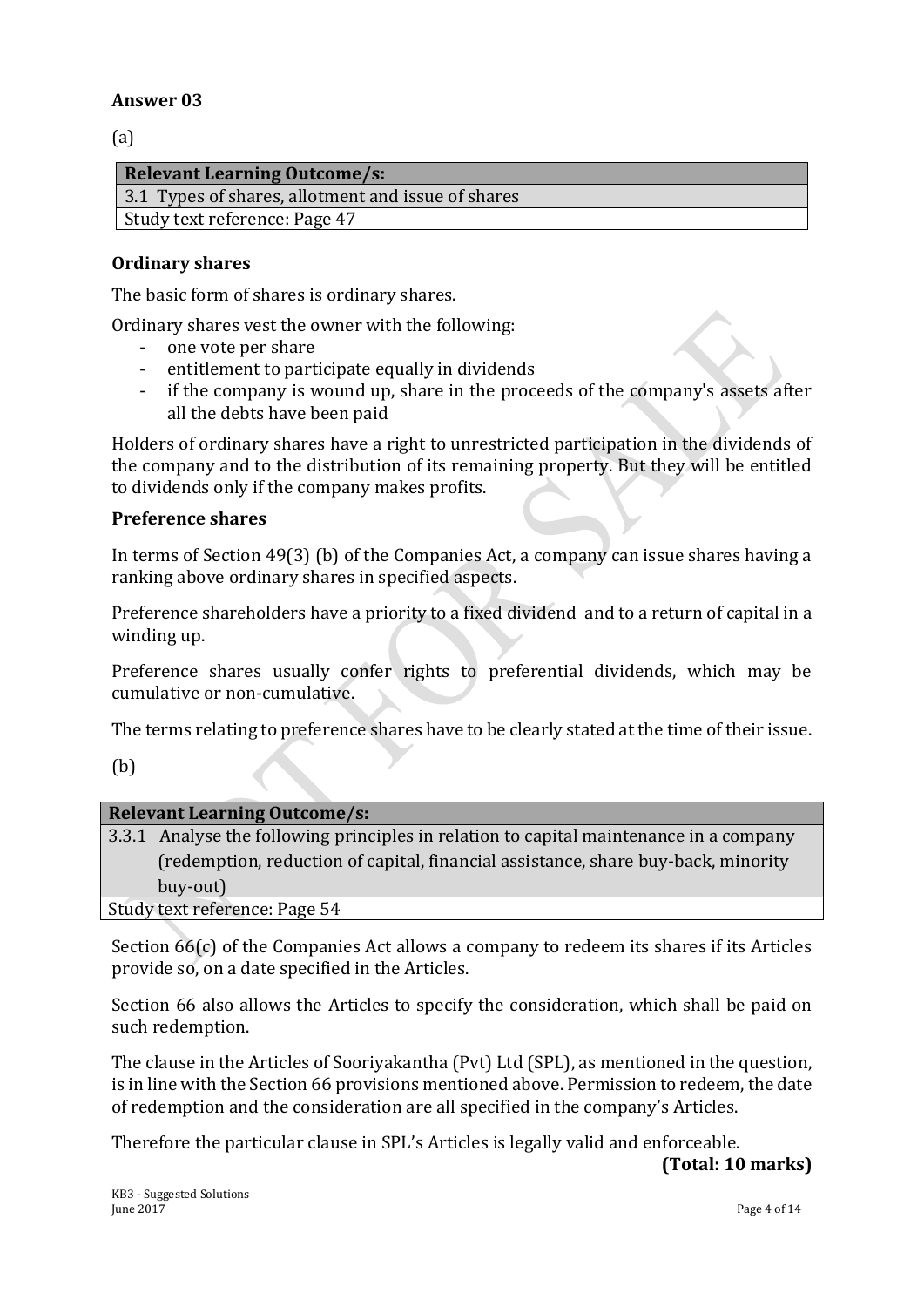(a)

| <b>Relevant Learning Outcome/s:</b>                                                   |
|---------------------------------------------------------------------------------------|
| 5.2.1 Explain the different types of resolutions which could be passed by the members |
| of a company                                                                          |
|                                                                                       |
| 5.2.2 Prepare resolutions for reappointment of directors, reappointment of auditors   |
| declaration of dividends.                                                             |
| Study text reference: Page 96                                                         |

Subject to the provisions contained in the company's Articles, a resolution in writing signed by not less than 85% of the shareholders who would be entitled to vote on that resolution at a meeting of shareholders, who together hold not less than 85% of the votes entitled to be cast on that resolution, shall be as valid as if it had been passed at a meeting of those shareholders.

Within 5 working days of the passing of such a resolution, a copy of the resolution must be sent by the company to the shareholders who have not signed the resolution.

No prior notice needs be given to the shareholders of the signing of such a resolution.

Therefore, if the above criteria can be met by the shareholders of Watson (Pvt) Ltd., they can pass a circular resolution and appoint a new director to the company, without convening a general meeting.

*[Section 144]*

(b)

| <b>Relevant Learning Outcome/s:</b>                                             |
|---------------------------------------------------------------------------------|
| 6.1.1 Differentiate "compulsory and voluntary winding up" and explain their     |
| consequences.                                                                   |
| 6.2.1 Outline the functions of administrator/liquidator and receivers/managers. |
|                                                                                 |

Study text reference: Pages 112, 125

(i) In a shareholders' voluntary winding up, the majority of the directors must make a declaration of solvency and deliver the same to the Registrar of Companies as stipulated in the Act.

But in a creditors' voluntary winding up, no such declaration needs to be made by the directors.

- (ii) An administrator may not be appointed in the following situations:
	- i) Where an order has been made to wind up the company
	- ii) A receiver has been appointed for the whole of the property and the undertaking of the company (unless the person by whom or on whose behalf the receiver was appointed has consented)
	- iii) An administrator has been appointed by the court previously (unless the court grants prior leave for a further appointment)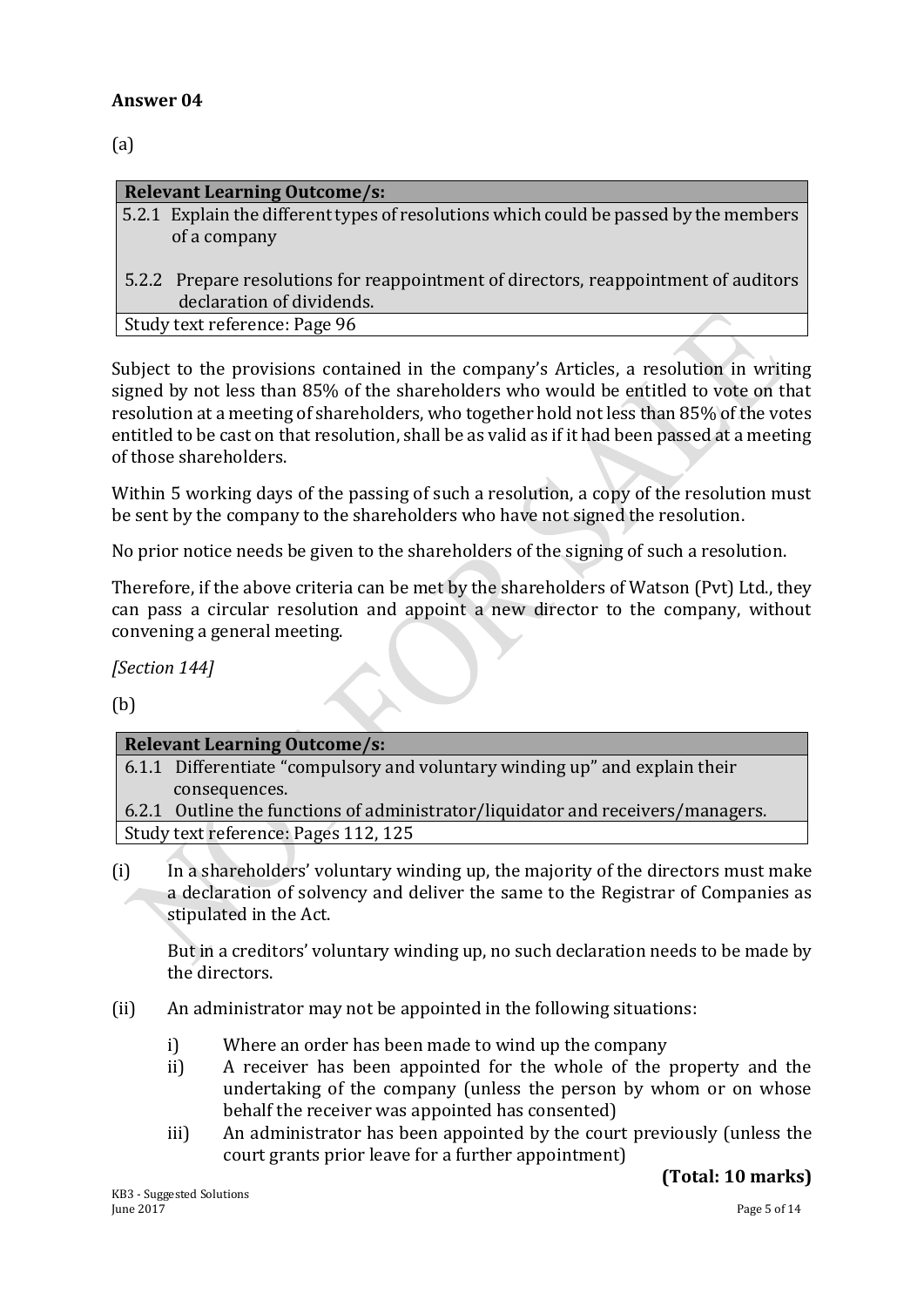(a)

| <b>Relevant Learning Outcome/s:</b>                      |
|----------------------------------------------------------|
| 7.1.4 Explain "insider dealing" and relevant information |
| Study text reference: Pages 145, 146                     |

Insider trading is commonly referred to as the unfair trade of securities by someone (an insider) who has access to material non-public information that gives him an unfair advantage over other traders who are not privy to this information.

In the given scenario, Berty receives such information from his brother, who works at the CSE, before such information goes into the public domain. Berty acts on this information and immediately sells his portfolio and makes a substantial gain.

The main points to be considered in this case are as follows:

- Berty has access to information which he knows is unpublished, price sensitive information.
- Therefore in the eyes of the law, Berty becomes a person who is connected with the companies in his portfolio.
- As a person connected with such companies, before Berty traded in those securities, he should have waited for a period of 6 months after getting to know of such information or should have waited till such information became public.
- But as he traded immediately and made a gain on such trading, at the expense of the other traders who were not privy to such information, it could be said that Berty has committed the offence of insider trading in this instance.

(b)

#### **Relevant Learning Outcome/s:**

8.1.3 Explain the role of Commercial Mediation Centre Study text reference: Pages 154, 158

- (i) Alternative dispute resolution (ADR) is the process adopted for the resolution of disputes that do not involve the formal court structure of a legal system.
- (ii) The functions of the Commercial Mediation Centre of Sri Lanka (CMCSL) (as per Section 3 of the Act) are as follows:
	- to promote the wider acceptance of mediation and conciliation for the resolution and settlement of commercial disputes
	- to encourage parties to resolve commercial disputes by mediation and conciliation
	- to conduct, and facilitate the conduct of proceedings for:
		- $\triangleright$  the settlement of commercial disputes
		- $\triangleright$  the adjustment of differences arising between parties in commercial matters by mediation and conciliation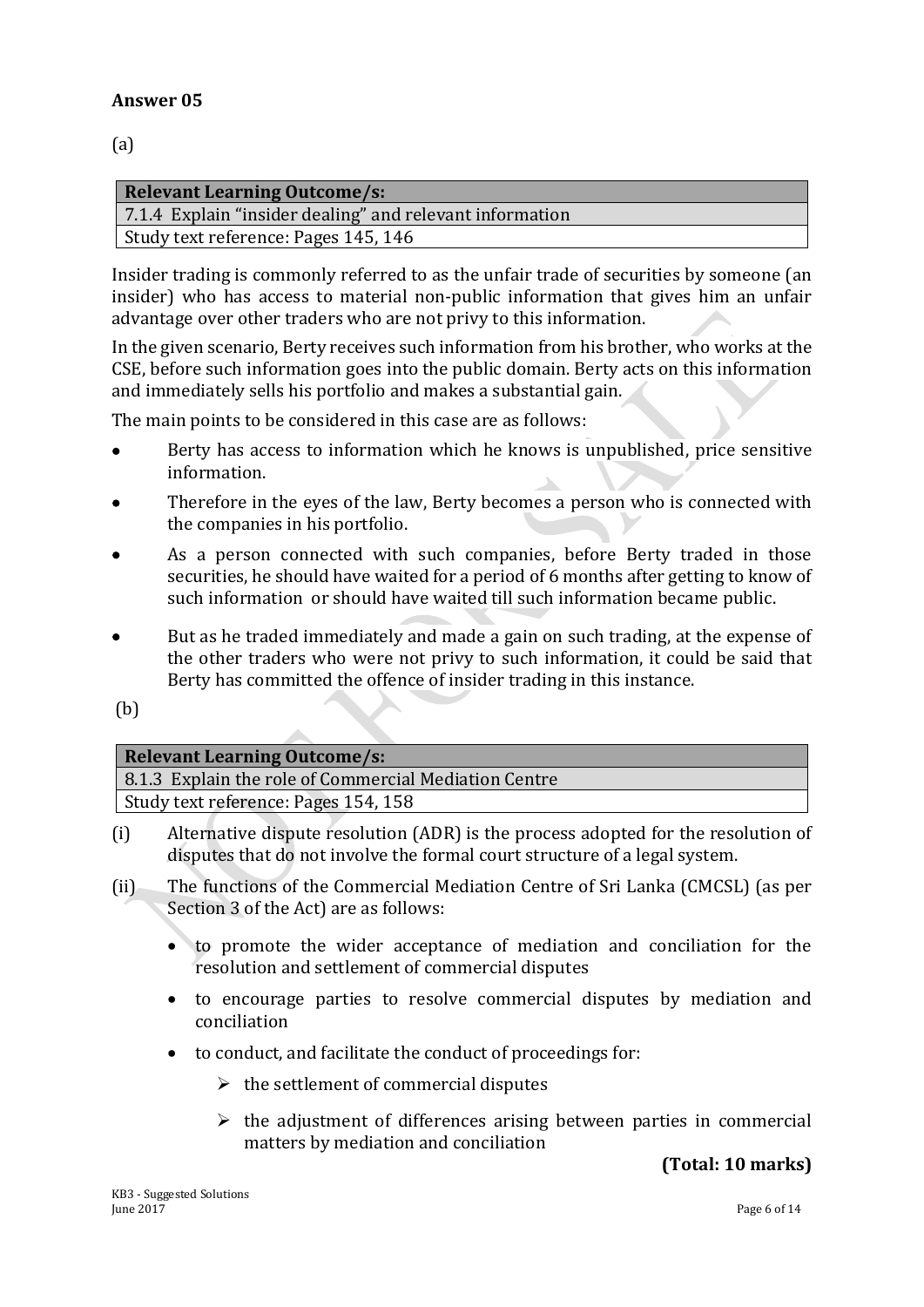#### **Relevant Learning Outcome/s:**

1.2 Taxable income of a company

2.2.2 Compute tax payable on "deemed distributions" where applicable and payment of tax

### (a)

|                                                                           | Rs.        | Rs.        |
|---------------------------------------------------------------------------|------------|------------|
| <b>Adjusted profit from trade and business (Note 1)</b>                   |            | 33,395,000 |
| Add: Other sources of income                                              |            |            |
| Dividend received from foreign companies                                  |            |            |
| of Rs. 215,000 $\rightarrow$ Exempt, if remitted through bank             |            |            |
| Dividend received from unit trusts of Rs. 215,000 $\rightarrow$ Exempt,   |            |            |
| not part of TSI                                                           |            |            |
| Corporate debt securities of Rs. 422,000 purchased in 2013 $\rightarrow$  |            |            |
| Exempt                                                                    |            |            |
| Corporate debt securities purchased in 2014 = $(270,000 \text{ x}^{1}/9)$ |            |            |
| $+270,000$                                                                |            | 300,000    |
| <b>Total statutory income</b>                                             |            | 33,695,000 |
| Less: Deductions under Section 32                                         |            |            |
| <b>Assessable income</b>                                                  |            | 33,695,000 |
| Less: Qualifying payments                                                 |            |            |
| Investment made in an existing undertaking, which could be                |            |            |
| qualified under Section 16c                                               | 19,000,000 |            |
| 25% of investment                                                         |            | 13,500,000 |
| Donation made to a government hospital                                    |            | 300,000    |
| Donation made to an approved charity where sick and needy                 |            |            |
| people are maintained $1/s$ of the assessable income or 500,000           |            |            |
| or qualifying payment, whichever is lower                                 |            | 200,000    |
| <b>Taxable income</b>                                                     |            | 19,695,000 |
| Tax liability at 28%                                                      |            | 5,514,600  |
| Less: Tax credits                                                         |            |            |
| Notional tax credit                                                       | 30,000     |            |
| Self assessment payment                                                   | 3,500,000  | 3,530,000  |
| <b>Balance tax payable</b>                                                |            | 1,984,600  |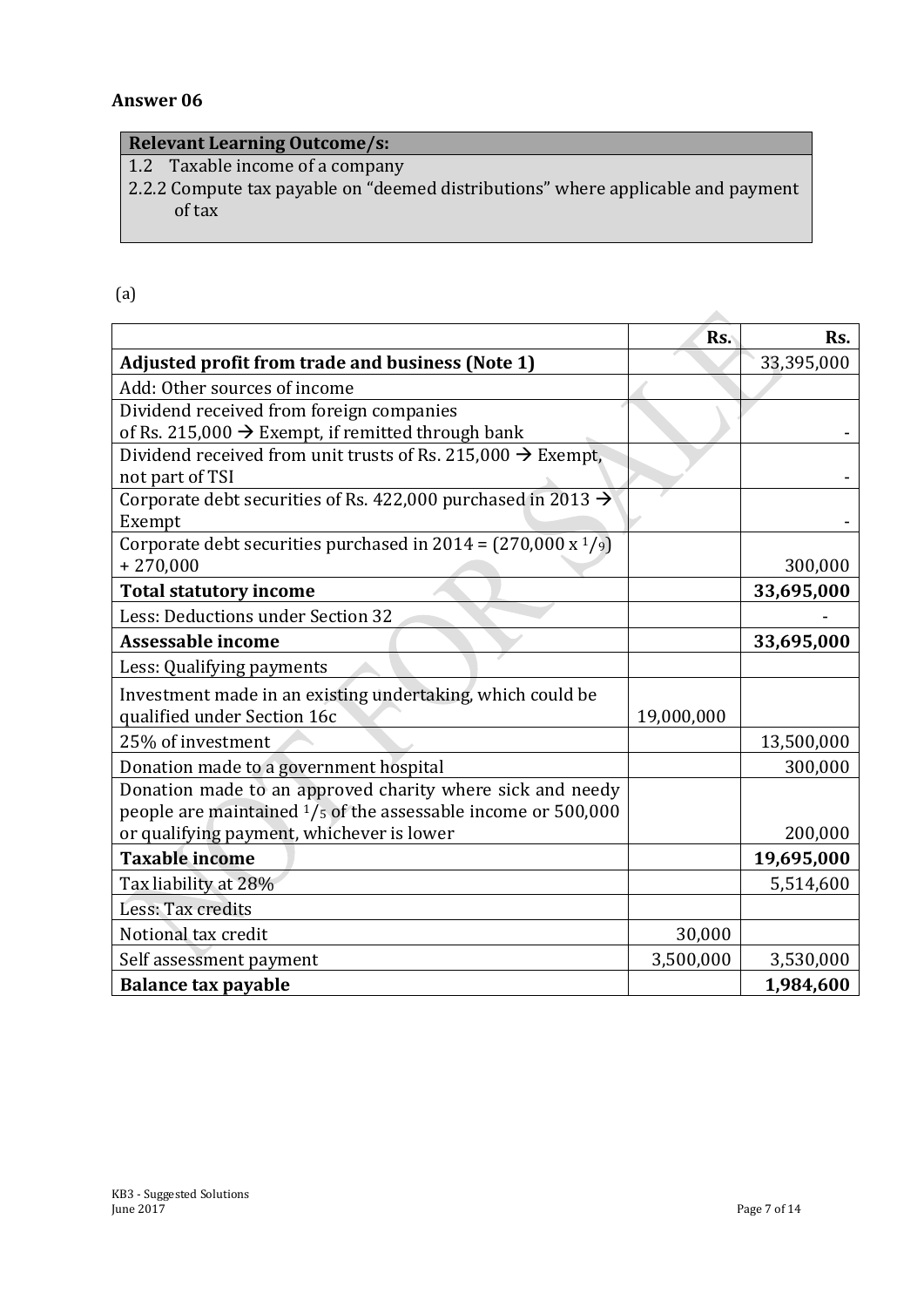|                                                                                                                                                                                      | Rs.        | Rs.       |
|--------------------------------------------------------------------------------------------------------------------------------------------------------------------------------------|------------|-----------|
| Net profit                                                                                                                                                                           | 35,185,000 |           |
| Less:                                                                                                                                                                                |            |           |
| Dividends received                                                                                                                                                                   |            | 430,000   |
| Ground rent received is part of business income                                                                                                                                      |            |           |
| Profit from disposal of motor lorry                                                                                                                                                  |            | 5,352,000 |
| Insurance receipt for van                                                                                                                                                            |            | 3,500,000 |
| Interest received                                                                                                                                                                    |            | 692,000   |
| Add/less                                                                                                                                                                             |            |           |
| Foreign travel: Purchase of machine disallowed since it is<br>capital expenditure                                                                                                    | 272,000    |           |
| Foreign travel to negotiate with customers $\rightarrow$ disallowed                                                                                                                  | 989,000    |           |
| Foreign travel allowed up to 2% of the previous year's profit<br>$(17,250,000 \text{ @ } 2\%)$                                                                                       |            | 345,000   |
| <b>Entertainment expenses</b>                                                                                                                                                        | 405,000    |           |
| Entertainment allowance                                                                                                                                                              | 320,000    |           |
| Non refundable key money $\rightarrow$ cancelled accounting entry                                                                                                                    | 250,000    |           |
| Non refundable key money $\rightarrow$ allowable amount                                                                                                                              |            | 100,000   |
| Loss on air conditioner disposed (since the capital allowance<br>was not allowed)                                                                                                    | 22,000     |           |
| New air conditioner $\rightarrow$ this cannot be treated as a replacement<br>and no capital allowance is given for it since it is used in an<br>employee's residence.                |            |           |
| <b>Book depreciation</b>                                                                                                                                                             | 1,425,000  |           |
| Donation                                                                                                                                                                             | 500,000    |           |
| Advertising cost related to the maintenance of a roundabout<br>$(452,000 \times 25\%$ is disallowed)                                                                                 | 113,000    |           |
| Taxable profit on disposal of lorry<br>Sales proceeds - (cost of acquisition - capital allowance<br>granted)<br>$= 5,352,000 - (9,000,000 - 7,200,000)$<br>$= 5,352,000 - 1,800,000$ | 3,552,000  |           |
| Profit from disposal of van is the insurance claim since the<br>capital allowance has been fully granted = 500,000                                                                   |            |           |
| <b>Capital allowances</b>                                                                                                                                                            |            |           |
| No capital allowances on the work-in-progress of the building                                                                                                                        |            |           |
| Furniture does not qualify for capital allowances since it is not<br>yet used                                                                                                        |            |           |
| New van is a replacement                                                                                                                                                             |            |           |
| Capital allowance for new van<br>$(4,000,000 - 3,500,000 - 500,000)$                                                                                                                 |            |           |
| 500,000 x 20%                                                                                                                                                                        |            | 100,000   |
| Computers (100,000 x 25%)                                                                                                                                                            |            | 25,000    |
| PAYE tax paid by the employer                                                                                                                                                        | 656,000    |           |

**Note 1**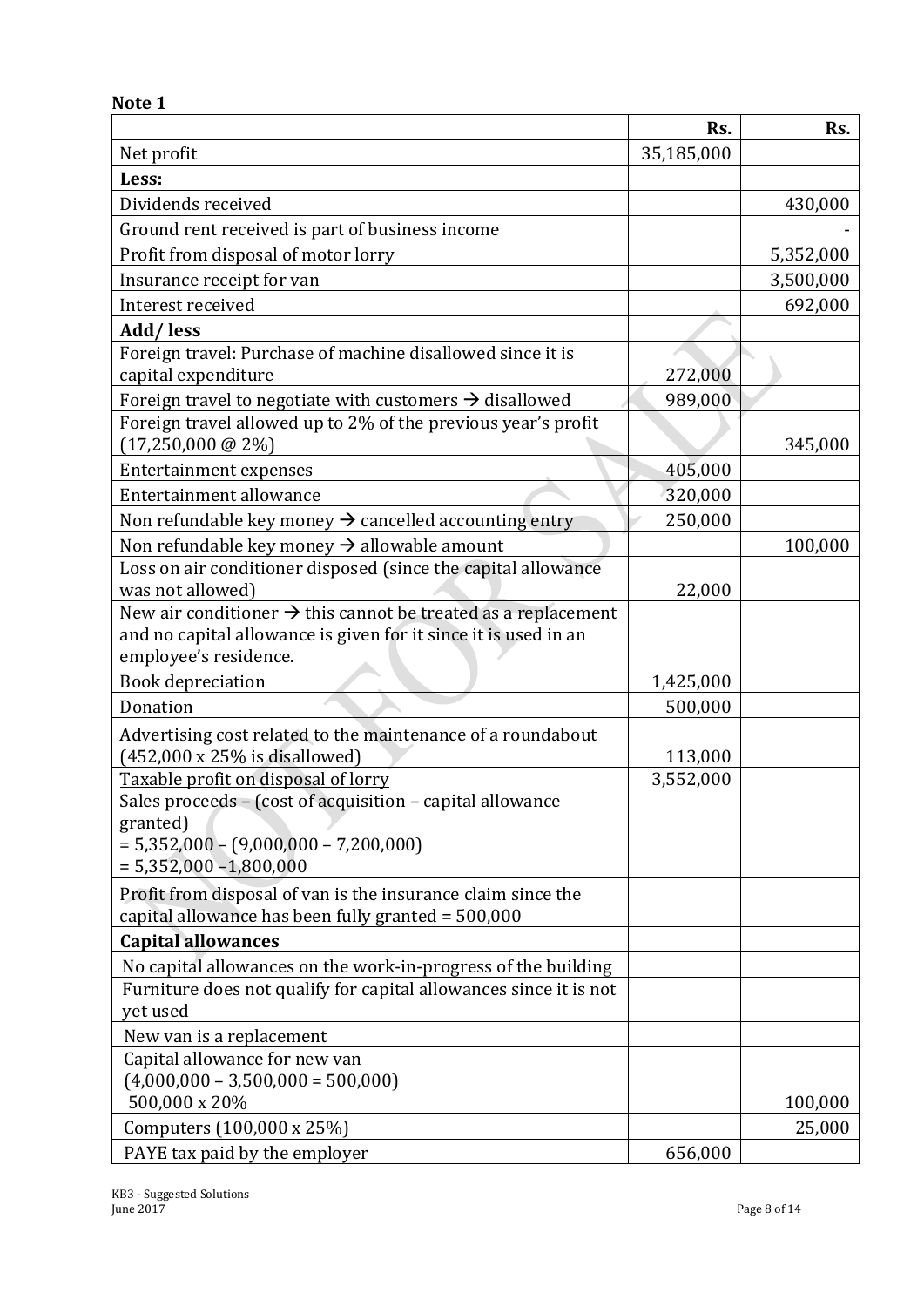| Management fee paid $= 2,250,000$<br>1% of the turnover $(678,563,000 \times 1\%) = 6,785,630$<br>Allowable amount = $2,000,000$ | 250,000    |            |
|----------------------------------------------------------------------------------------------------------------------------------|------------|------------|
|                                                                                                                                  | 43,939,000 | 10,544,000 |
| Adjusted profit from trade and business                                                                                          |            | 33,395,000 |

# **(20 marks)**

## (b)

- (i) Dividend tax payable on voluntary distribution  $= 8,000,000 - 1,000,000$ = 7,000,000 x 10% = 700,000
- (ii) Minimum requirement of distribution to avoid tax on distribution = 10% of distributable profit  $= 95,244,000 \times 10\%$  $= 9,524,400$

Distribution needs to be made before 30 September of 2016

(iii) Minimum distribution  $(10\% \text{ of } 95,244,000)$  = 9,524,400  $Distributed amount =  $8,000,000$$ 

Since the amount distributed is less than 10% of distributable profit

#### **Tax payable on distributable profit**

- $=$  (33<sup>1</sup>/<sub>3</sub>% of the distributable profit distributed amount) x 15%
- $= 31,748,000 8,000,000 \times 15\%$
- $= 3,562,200$

Tax had to be paid on or before 30 October 2016

**(5 marks)**

**(Total: 25 marks)**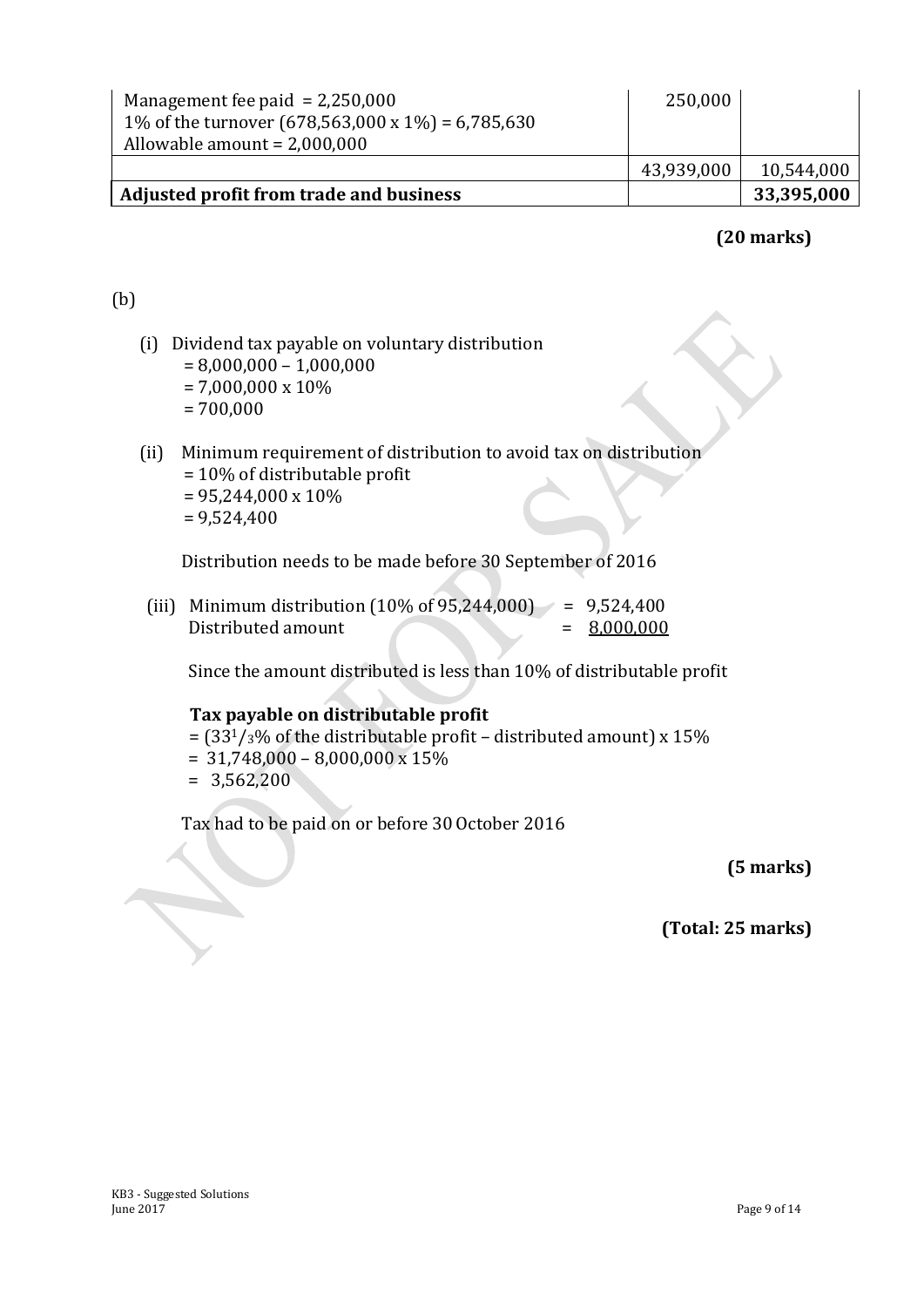#### **Relevant Learning Outcome/s:**

- 3.2 Bodies of persons
- 4.1 Returns on income and distributions
- 4.2 Accounts and audit reports
- 5.1 Value Added Tax (VAT)

#### (a)

| Computation of the tax liability of CSC               | Rs.        | Rs.        |
|-------------------------------------------------------|------------|------------|
| Gross receipts on revenue account (including entrance |            |            |
| fees and subscriptions)                               |            | 72,436,000 |
| <b>Receipts from members</b>                          |            |            |
| <b>Entrance fees</b>                                  | 4,321,000  |            |
| Subscriptions                                         | 30,140,000 |            |
| Lottery income (7,525,000 x 25%)                      | 1,881,250  |            |
| Bar & restaurant income (12,650,000 * 90%)            | 11,385,000 |            |
| Car hire income                                       | 2,500,000  |            |
|                                                       |            | 50,227,250 |
|                                                       |            | 69.34%     |

Since less than three-fourths of gross receipts are received from members, the club is deemed to carry on a business. In such a situation, the whole income arising from transactions with both members and others (including entrance fees and subscriptions) shall be deemed to be receipts from a business, and the club is liable to income tax for both business profits and other income.

#### **Colombo Sports Club Income tax computation for the year of assessment 2016/17**

|                                                            | Rs.         | Rs.        |
|------------------------------------------------------------|-------------|------------|
| Adjusted profit from trade or business (Note 1)            |             | 835,000    |
| Add: Other sources of income                               |             |            |
| Interest income from TBs (9,000,000/90*100)                |             | 10,000,000 |
| Rent income                                                |             |            |
| Gross rent                                                 | 5,500,000   |            |
| Less: Rates                                                | (120,000)   |            |
|                                                            | 5,380,000   |            |
| Less: 25% allowance for repairs                            | (1,345,000) |            |
| Net rent                                                   | 4,035,000   |            |
| It is assumed that net rent is greater than NAV, hence net |             | 4,035,000  |
| rent is taxable                                            |             |            |
| Total statutory income/assessable income                   |             | 14,870,000 |
| Less: Qualifying payments                                  |             |            |
| Donation made to Helpage Sri Lanka                         |             |            |
| - Donation of goods are not a qualifying payment           |             |            |
| <b>Taxable income</b>                                      |             | 14,870,000 |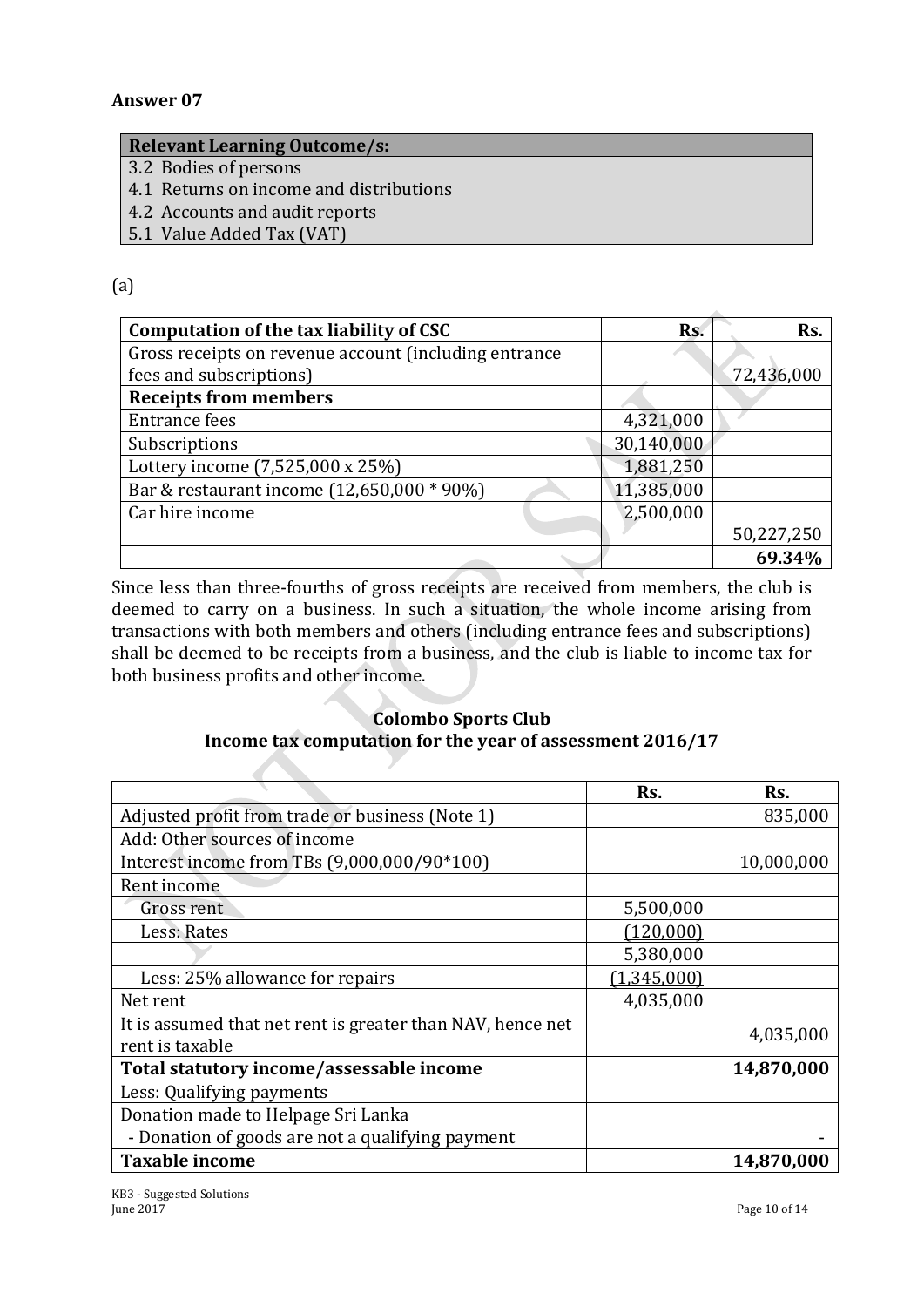| Income tax liability $@10\%$ | 1,487,000   |
|------------------------------|-------------|
| Tax credit                   |             |
| Notional tax credit          | (1,000,000) |
| Balance tax payable          | 487,000     |

# **Note 1: Adjusted business profit/loss calculation**

|                                                                    | Rs.        | Rs.        |
|--------------------------------------------------------------------|------------|------------|
|                                                                    |            |            |
| Net profit                                                         | 14,895,000 |            |
| Less: Other sources of income and excluded/exempt                  |            |            |
| income                                                             |            |            |
| Profit on disposal of tools                                        |            | 800,000    |
| Interest income                                                    |            | 9,000,000  |
| Rent income (a separate source of income)                          |            | 5,500,000  |
| Add: Disallowable expenditure                                      |            |            |
| Accounting depreciation on car $\rightarrow$ disallowed            | 700,000    |            |
| Donation $\rightarrow$ disallowed                                  | 1,000,000  |            |
| Rates & repairs on building given on rent $\rightarrow$ disallowed | 440,000    |            |
| Less: Allowable expenditure                                        |            |            |
| Renewal allowance                                                  |            |            |
| 1,000,000<br>Crockery and cutlery purchases                        |            |            |
| Less: Sale proceeds on discarded tools<br>(800,000)                |            |            |
| Renewal allowance                                                  |            | 200,000    |
| Depreciation allowances claimed for the year                       |            |            |
| Car used for hiring (3,500,000 x 20%)                              |            | 700,000    |
| All other expenses are allowed                                     |            |            |
|                                                                    | 17,035,000 | 16,200,000 |
| <b>Statutory income from trade or business</b>                     | 835,000    |            |

**(12 marks**)

K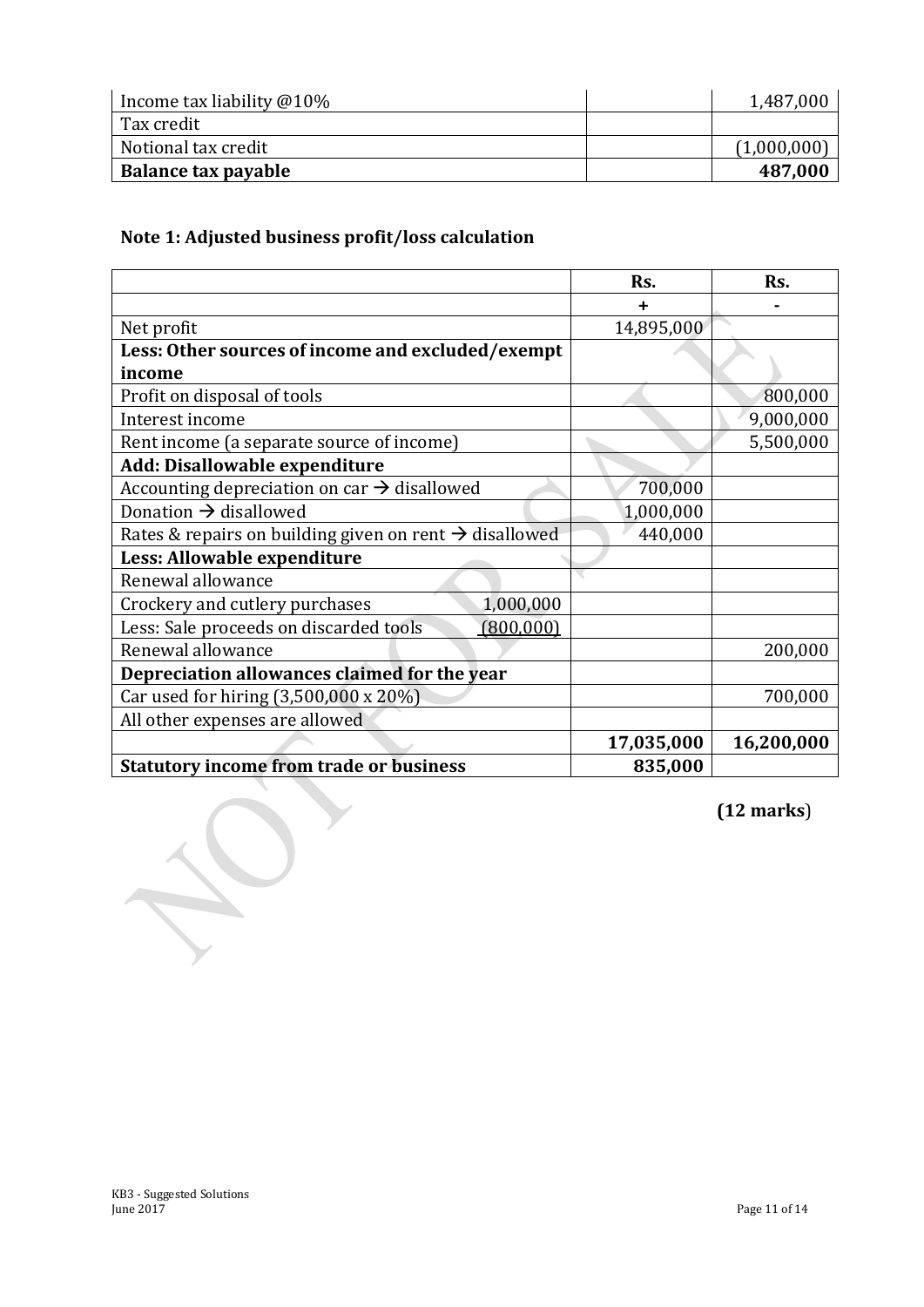(b) (i)

#### **Computation of VAT Liability for the quarter ended 31 March 2017**

| 4,321,000<br>30,140,000<br>12,650,000 |                                                    |
|---------------------------------------|----------------------------------------------------|
|                                       |                                                    |
|                                       |                                                    |
|                                       |                                                    |
|                                       |                                                    |
| 2,500,000                             |                                                    |
| 5,500,000                             |                                                    |
| 55,111,000                            |                                                    |
|                                       |                                                    |
|                                       |                                                    |
| x 15%                                 | 2,066,662                                          |
|                                       |                                                    |
| x 15%                                 | 183,750                                            |
|                                       | 2,250,412                                          |
|                                       |                                                    |
|                                       |                                                    |
|                                       |                                                    |
|                                       |                                                    |
|                                       |                                                    |
|                                       |                                                    |
| 1,420,000                             | (1,420,000)                                        |
| (150,000)                             | 13,777,750<br>1,225,000<br>15,002,750<br>1,570,000 |

**(7 marks**)

#### (ii)

#### Name, address and VAT registration number of the supplier

- Name and address of the person to whom the supply is made
- Date on which the tax invoice was issued and its serial number
- Date of supply and description of goods or services supplied
- The word "TAX INVOICE" in a conspicuous place

## $(c)$  (i)

- Particulars of sources of income
- Computation of total statutory income, assessable income, taxable income and income tax liability
- Value of assets and liabilities as at the last day of any year of assessment
- Any exempt profits and income

#### **(2 marks)**

**(2 marks**)

(ii) As per the provisions of the Act, a person other than a company, in a situation where the turnover from trade, business, profession or vocation, for that year of assessment is not less than fifty million rupees or statutory income from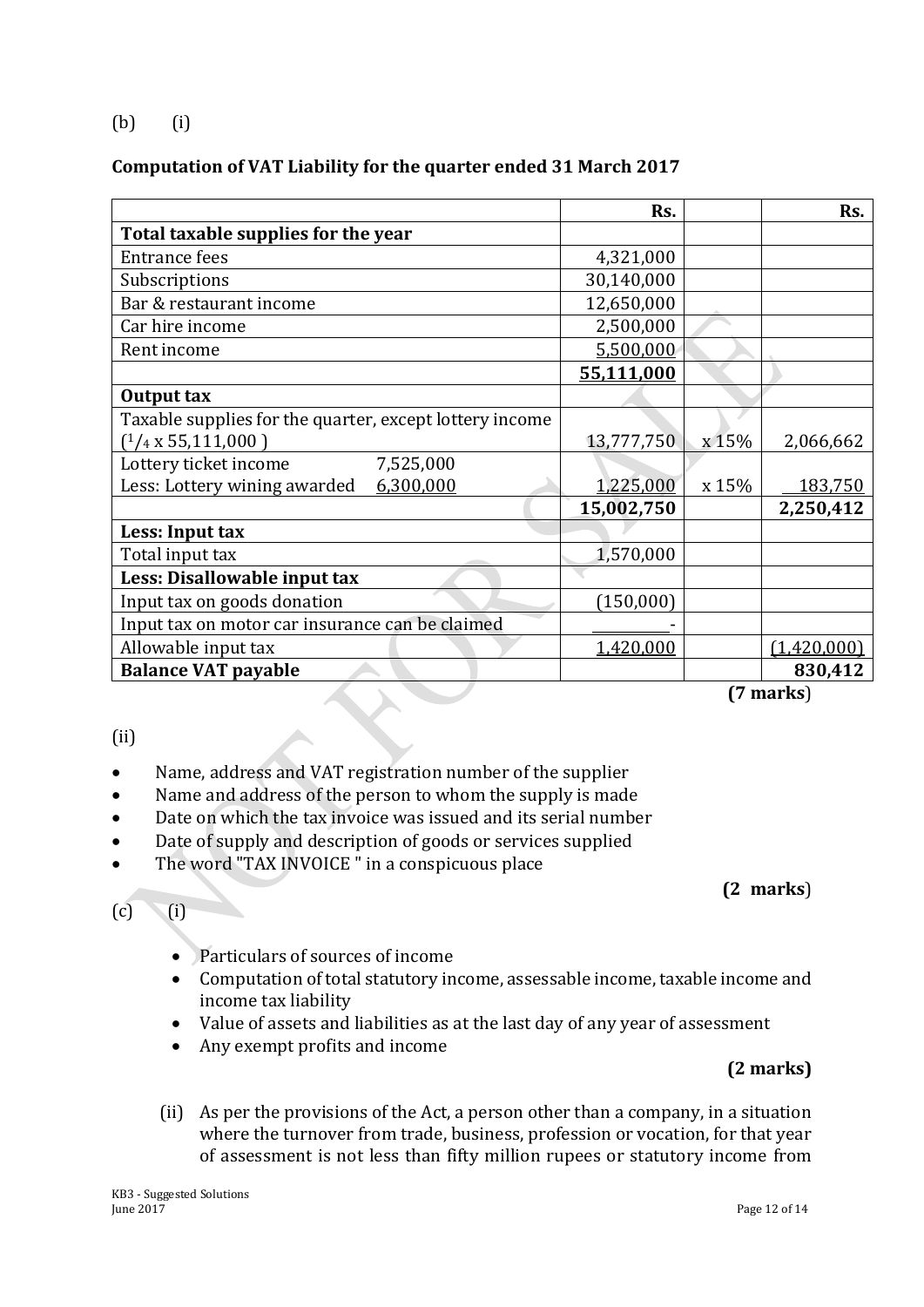that trade, business, profession or vocation for that year of assessment is not less than twenty five million rupees, should furnish a statement of accounts and schedules when submitting the returns of income.

As the turnover of CSC for Y/A 2016/17 exceeds Rs. 50 million, it is required to furnish a statement of accounts.

**(2 marks)**

**(Total: 25 marks)**